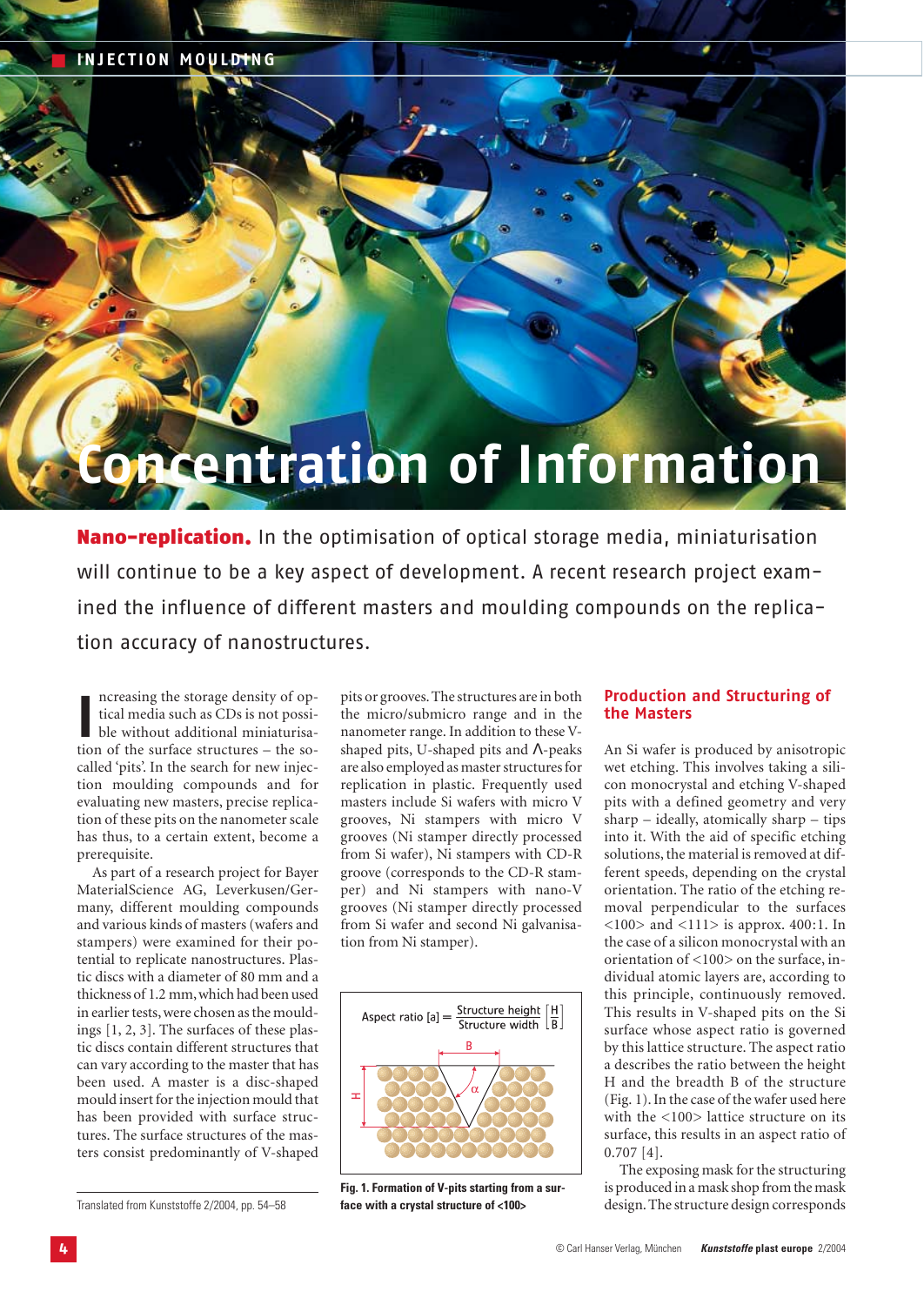to the arrangement of the different structural areas (Fig. 2). To prepare the wafer, the silicon is oxidised  $(SiO<sub>2</sub>$  layer, thickness  $120 \pm 1$  nm) and subsequently machined. Before exposure, the wafer is given a resistant coating, also known as lacquering. Alternatively, a photo resist can be used as a positive resist for optical lithography (thickness: approx. 400 nm) or PMMA for electron beam lithography (thickness: approx. 60 nm).

In the next step, the so-called etched windows are generated in this layer (Fig. 3). For this purpose, the wafer is exposed using a mask aligner. The exposed resists are dissolved out during subsequent development.

For transferring the structure, the structure of the etched window is transferred to the oxide layer by reactive ion etching (Fig. 4). The final structures are



**Fig. 2. Arrangement of the structures**

etched into the silicon by wet etching with potassium hydroxide. Finally, the  $SiO<sub>2</sub>$ layer is removed with hydrofluoric acid. For use in an injection mould, an anti-adhesive coating must also be applied to prevent the plastic sticking to the wafer.

## **From Si Wafer to Ni Stamper**

An initial layer of gold is applied to a structured Si wafer. After this comes the Ni galvanisation, i.e. from a silicon wafer with V-pits we get a nickel disc with Λpeaks. If this is placed directly into a moulding tool, we get V-pits in the polymer. These negative structures are difficultily accessible for profile measurement. Only through subsequent galvanic replication of the first galvanisation process is a nickel disc produced that has the same structural profile as the original (Fig. 5). During replication, this results in Λpeaks, which can be easily measured because of their positive form. Ni galvanisation has a high replication fidelity. Dimensional deviations are virtually impossible to detect even by AFM measurements (Fig. 6).

For structures up to approx.2 µm wide, photolithography with commercial mask aligners can be used. Their advantage is that, with industrial E-beam lithography machines or optical pattern generators, a mask only has to be produced once and can then be used for exposures several





**Fig. 4. Structure transfer**



**Fig. 5. Production of the Ni stamper with micro V-pits from a Si wafer**

times.The absorption pattern of the mask is exposed in parallel into the resist within a few seconds on a scale of 1:1.

For narrower structures down to a range of less than 100 nm, use can generally only be made of special optical exposure processes, which utilise the interference effects of coherent laser beams or serial recording processes with particles or electrons as probes, e.g. E-beam lithography. The rest of the process follows the procedure already described (Fig. 3).

## **Practical Trials**

The injection moulding trials were carried out under conditions as close to practice as possible, i.e. always only in fully automatic operation and with automatic disc removal. The cycle time is between 6 and 12 s, depending on the type of material, the master and the specified injection moulding conditions. In comparison, the cycle time for manufacturing an audio CD today is just under 3 s.All the tests are being carried out on an injection moulding machine of the type Discjet 600 (manufacturer: Netstal, Näfels/Switzerland). The moulding compounds used for the tests were various types of polycarbonate and their copolymers with different melt viscosities and/or different additive contents (e.g. with and without a release agent).

The surface structures differ with regard to the nature and width of the structures, their angle to the direction of flow and their distance from the gating point (Figs. 2 and 11).

For quality control and measurement of the resultant structures, use is made of atomic force microscopy. With this process, a very sharp – ideally, atomically sharp – tip, usually of silicon, scans over the surface. The force with which the tip presses onto the surface is very low, around 1–100 nN. The deflection of the tip is measured by laser reflection, resulting finally in a topographical picture of the surface. Atomic force microscopy allows a resolution down to a range of a few nanometers, depending on the tip and measuring method [5].

#### **Results**

To make a comparison of the replication of V-pits with a differing structure width, the aspect ratio is given instead of the structure height. A structure height with an aspect ratio of  $a = 0.707$  thus indicates a 100 % replication of the structure (Fig. 7).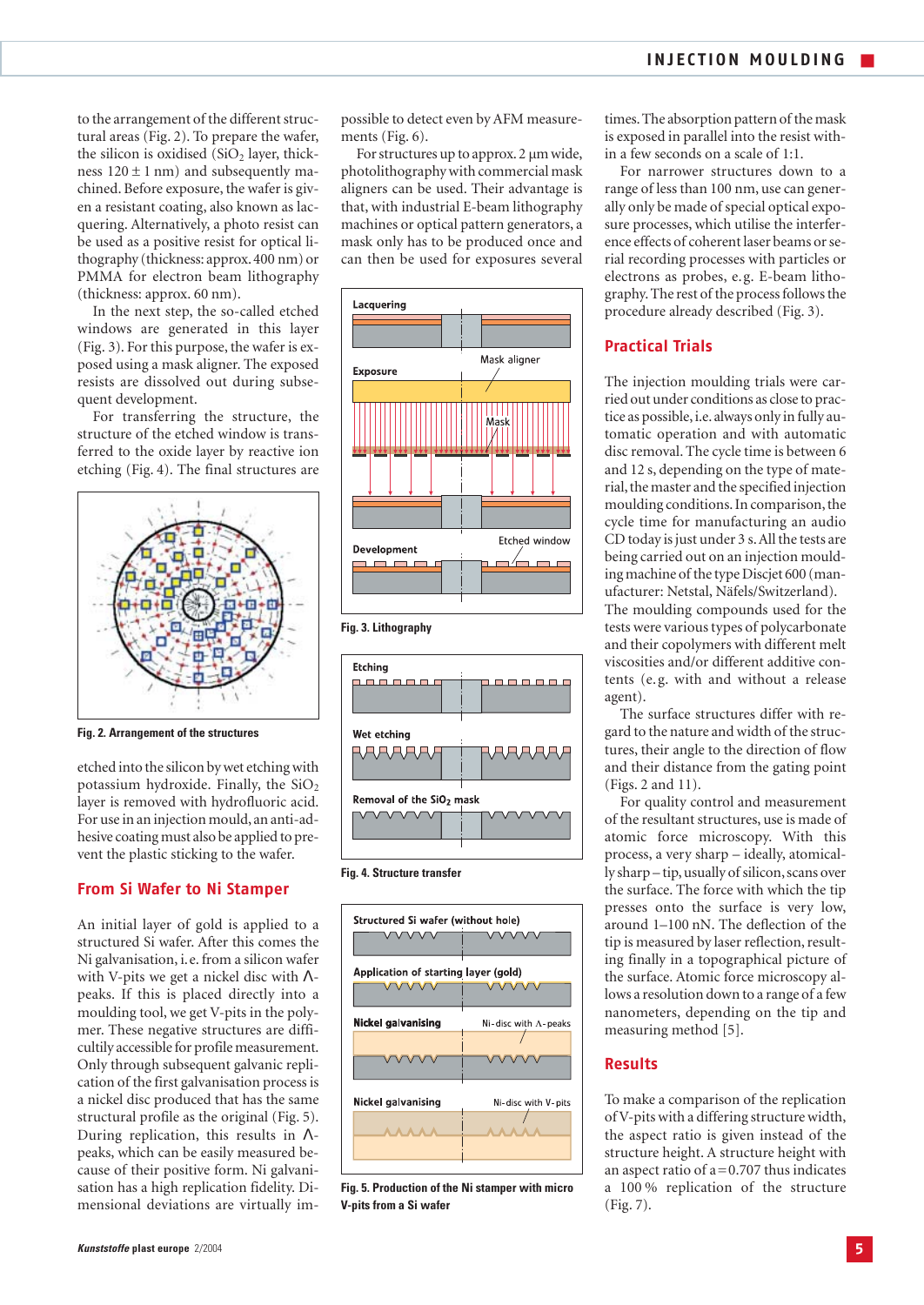

**Fig. 6. AFM measurements confirm the high replication fidelity of Ni galvanising** 

With V-pits, the aspect ratio in the tests was between 0.25 and 0.5. It is also possible to establish a general relationship between replication accuracy and melt viscosity of the various moulding compounds. The lower the viscosity, the better the replication accuracy (Fig. 8). With special materials, this dependency is less evident. In this case, the influence of the viscosity on the replication accuracy seems to be overshadowed by other material properties.

The addition of mould release agents to the moulding compounds produces contradictory results. Release agents are intended to facilitate the process of removing the part from the mould and prevent the plastic sticking to it. They also have to comply with a number of other requirements. For example, they must not affect the properties of the basic polymer, must have excellent compatibility and must not leave deposits on the mould surface [6]. With the moulding compounds

investigated here, it was impossible to recognise any clear relationship between the content of release agent and the replication accuracy.

The aspect ratio as a function of the angle between the direction of structure and direction of flow decreases as the angle increases (Figs. 8 and 9).

With the moulding compounds tested in the course of the study, an approximately linear relationship was found – with few exceptions – between the attained aspect ratio and the mould temperature (Fig. 10).At the same time, apart from the mould temperature, other process parameters (such as varying the holding pressure) proved to be of only secondary importance [2].

Positive master structures are fully replicated in plastic (Fig. 11).A simple explanation for the differing replication from positive and negative master structures is the shrinkage behaviour of the plastics.This is similar to the situation observed in thermoforming when using positive and negative moulds.

## **Outlook**

The advancing miniaturisation of structures will remain a key point in the development of optical storage media. The question inevitably arises about the the-



**Fig. 7. Schematic diagram of an incompletely replicated V-pit H1** ➞ **a1 < 0.7070 (left) and a** fully replicated V-pit H2 → a<sub>2</sub>=0.707 (right)



**Fig. 8. Aspect ratio as a function of the examined moulding compounds**



**Fig. 9. Results for a polycarbonate at a distance of 25 mm from the gating point and a structure width of 1800 nm**